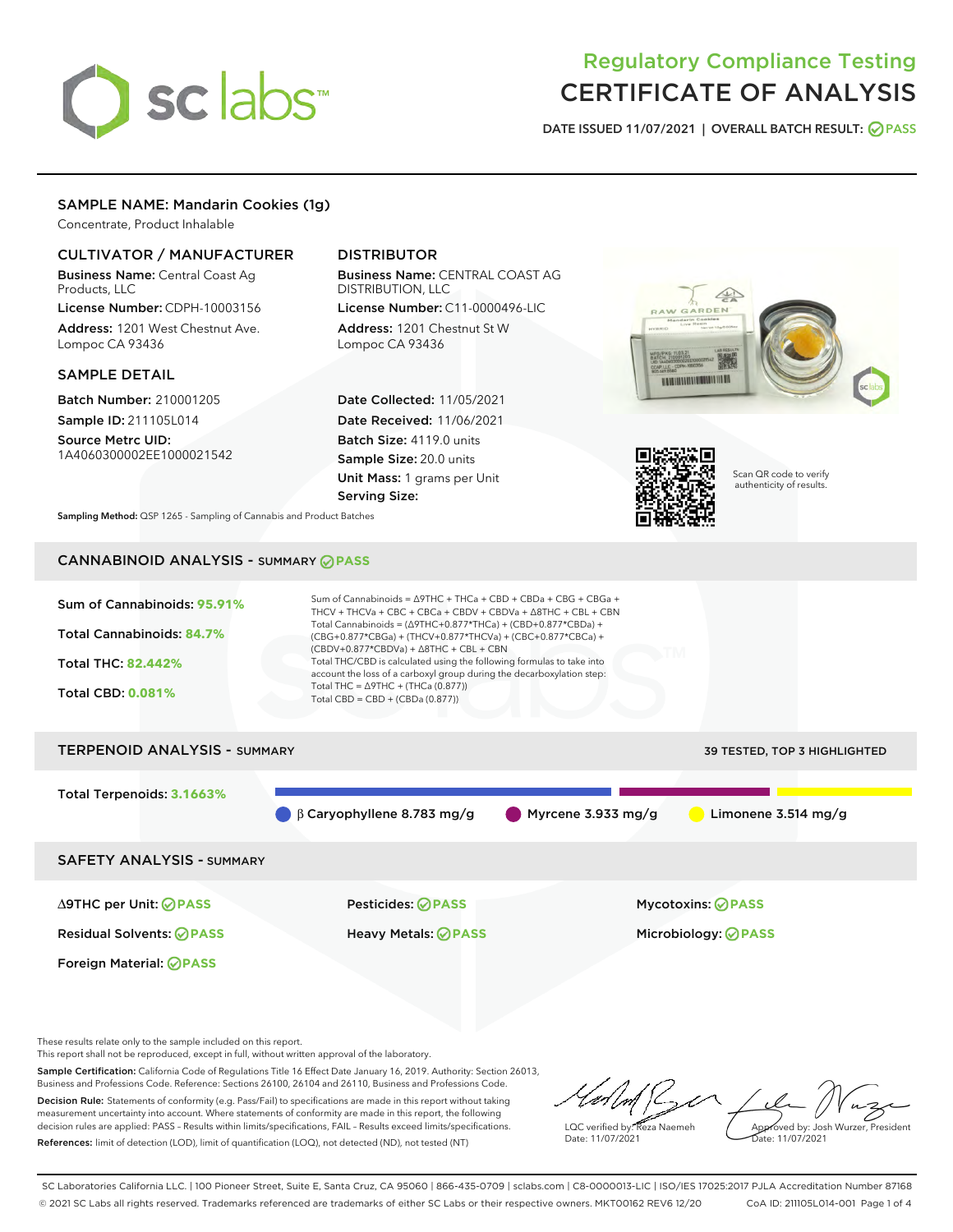



MANDARIN COOKIES (1G) | DATE ISSUED 11/07/2021 | OVERALL BATCH RESULT: @ PASS

#### CANNABINOID TEST RESULTS - 11/07/2021 2 PASS

Tested by high-performance liquid chromatography with diode-array detection (HPLC-DAD). **Method:** QSP 1157 - Analysis of Cannabinoids by HPLC-DAD

#### TOTAL CANNABINOIDS: **84.7%**

Total Cannabinoids (Total THC) + (Total CBD) + (Total CBG) + (Total THCV) + (Total CBC) + (Total CBDV) + ∆8THC + CBL + CBN

TOTAL THC: **82.442%** Total THC (∆9THC+0.877\*THCa)

TOTAL CBD: **0.081%**

Total CBD (CBD+0.877\*CBDa)

TOTAL CBG: 1.4% Total CBG (CBG+0.877\*CBGa)

TOTAL THCV: 0.328% Total THCV (THCV+0.877\*THCVa)

TOTAL CBC: 0.47% Total CBC (CBC+0.877\*CBCa)

TOTAL CBDV: ND Total CBDV (CBDV+0.877\*CBDVa)

| <b>COMPOUND</b>            | LOD/LOQ<br>(mg/g) | <b>MEASUREMENT</b><br><b>UNCERTAINTY</b><br>(mg/g) | <b>RESULT</b><br>(mg/g) | <b>RESULT</b><br>(%) |
|----------------------------|-------------------|----------------------------------------------------|-------------------------|----------------------|
| <b>THCa</b>                | 0.05/0.14         | ±22.786                                            | 886.60                  | 88.660               |
| <b>A9THC</b>               | 0.06 / 0.26       | ±1.612                                             | 46.87                   | 4.687                |
| <b>CBGa</b>                | 0.1/0.2           | ±0.71                                              | 13.6                    | 1.36                 |
| <b>CBCa</b>                | 0.07 / 0.28       | ±0.225                                             | 4.60                    | 0.460                |
| <b>THCVa</b>               | 0.07/0.20         | ±0.178                                             | 3.74                    | 0.374                |
| <b>CBG</b>                 | 0.06/0.19         | ±0.080                                             | 2.04                    | 0.204                |
| <b>CBDa</b>                | 0.02/0.19         | ±0.027                                             | 0.92                    | 0.092                |
| <b>CBC</b>                 | 0.2 / 0.5         | ±0.02                                              | 0.7                     | 0.07                 |
| A8THC                      | 0.1 / 0.4         | N/A                                                | <b>ND</b>               | <b>ND</b>            |
| <b>THCV</b>                | 0.1 / 0.2         | N/A                                                | <b>ND</b>               | <b>ND</b>            |
| <b>CBD</b>                 | 0.07/0.29         | N/A                                                | <b>ND</b>               | <b>ND</b>            |
| <b>CBDV</b>                | 0.04 / 0.15       | N/A                                                | <b>ND</b>               | <b>ND</b>            |
| <b>CBDVa</b>               | 0.03 / 0.53       | N/A                                                | <b>ND</b>               | <b>ND</b>            |
| <b>CBL</b>                 | 0.06 / 0.24       | N/A                                                | <b>ND</b>               | <b>ND</b>            |
| <b>CBN</b>                 | 0.1/0.3           | N/A                                                | <b>ND</b>               | <b>ND</b>            |
| <b>SUM OF CANNABINOIDS</b> |                   |                                                    | 959.1 mg/g              | 95.91%               |

#### **UNIT MASS: 1 grams per Unit**

| ∆9THC per Unit                         | 1120 per-package limit | 46.87 mg/unit  | <b>PASS</b> |
|----------------------------------------|------------------------|----------------|-------------|
| <b>Total THC per Unit</b>              |                        | 824.42 mg/unit |             |
| <b>CBD</b> per Unit                    |                        | <b>ND</b>      |             |
| <b>Total CBD per Unit</b>              |                        | $0.81$ mg/unit |             |
| <b>Sum of Cannabinoids</b><br>per Unit |                        | 959.1 mg/unit  |             |
| <b>Total Cannabinoids</b><br>per Unit  |                        | 847.2 mg/unit  |             |

#### TERPENOID TEST RESULTS - 11/07/2021

Terpene analysis utilizing gas chromatography-flame ionization detection (GC-FID). **Method:** QSP 1192 - Analysis of Terpenoids by GC-FID

| <b>COMPOUND</b>           | LOD/LOQ<br>(mg/g) | <b>MEASUREMENT</b><br><b>UNCERTAINTY</b><br>(mg/g) | <b>RESULT</b><br>(mg/g)                         | <b>RESULT</b><br>(%) |
|---------------------------|-------------------|----------------------------------------------------|-------------------------------------------------|----------------------|
| $\beta$ Caryophyllene     | 0.004 / 0.012     | ±0.3127                                            | 8.783                                           | 0.8783               |
| <b>Myrcene</b>            | 0.008 / 0.025     | ±0.0507                                            | 3.933                                           | 0.3933               |
| Limonene                  | 0.005 / 0.016     | ±0.0503                                            | 3.514                                           | 0.3514               |
| Terpinolene               | 0.008 / 0.026     | ±0.0664                                            | 3.241                                           | 0.3241               |
| $\alpha$ Humulene         | 0.009/0.029       | ±0.0942                                            | 2.935                                           | 0.2935               |
| Linalool                  | 0.009 / 0.032     | ±0.0504                                            | 1.325                                           | 0.1325               |
| $\alpha$ Bisabolol        | 0.008 / 0.026     | ±0.0684                                            | 1.280                                           | 0.1280               |
| Guaiol                    | 0.009 / 0.030     | ±0.0578                                            | 1.224                                           | 0.1224               |
| trans- $\beta$ -Farnesene | 0.008 / 0.025     | ±0.0335                                            | 0.945                                           | 0.0945               |
| Valencene                 | 0.009 / 0.030     | ±0.0506                                            | 0.734                                           | 0.0734               |
| Terpineol                 | 0.016 / 0.055     | ±0.0429                                            | 0.698                                           | 0.0698               |
| Fenchol                   | 0.010 / 0.034     | ±0.0192                                            | 0.496                                           | 0.0496               |
| $\beta$ Pinene            | 0.004 / 0.014     | ±0.0055                                            | 0.480                                           | 0.0480               |
| Ocimene                   | 0.011 / 0.038     | ±0.0138                                            | 0.429                                           | 0.0429               |
| $\alpha$ Pinene           | 0.005 / 0.017     | ±0.0031                                            | 0.362                                           | 0.0362               |
| Caryophyllene<br>Oxide    | 0.010 / 0.033     | ±0.0119                                            | 0.258                                           | 0.0258               |
| <b>Nerolidol</b>          | 0.009 / 0.028     | ±0.0153                                            | 0.244                                           | 0.0244               |
| <b>Borneol</b>            | 0.005 / 0.016     | ±0.0064                                            | 0.152                                           | 0.0152               |
| $\gamma$ Terpinene        | 0.006 / 0.018     | ±0.0015                                            | 0.085                                           | 0.0085               |
| $\alpha$ Terpinene        | 0.005 / 0.017     | ±0.0012                                            | 0.078                                           | 0.0078               |
| $\alpha$ Phellandrene     | 0.006 / 0.020     | ±0.0010                                            | 0.072                                           | 0.0072               |
| Fenchone                  | 0.009 / 0.028     | ±0.0021                                            | 0.071                                           | 0.0071               |
| 3 Carene                  | 0.005 / 0.018     | ±0.0008                                            | 0.058                                           | 0.0058               |
| Camphene                  | 0.005 / 0.015     | ±0.0005                                            | 0.046                                           | 0.0046               |
| Sabinene                  | 0.004 / 0.014     | ±0.0006                                            | 0.046                                           | 0.0046               |
| Citronellol               | 0.003 / 0.010     | ±0.0019                                            | 0.039                                           | 0.0039               |
| Sabinene Hydrate          | 0.006 / 0.022     | ±0.0014                                            | 0.035                                           | 0.0035               |
| Cedrol                    | 0.008 / 0.027     | ±0.0016                                            | 0.031                                           | 0.0031               |
| <b>Geranyl Acetate</b>    | 0.004 / 0.014     | ±0.0011                                            | 0.027                                           | 0.0027               |
| Eucalyptol                | 0.006 / 0.018     | ±0.0005                                            | 0.021                                           | 0.0021               |
| Geraniol                  | 0.002 / 0.007     | ±0.0009                                            | 0.021                                           | 0.0021               |
| p-Cymene                  | 0.005 / 0.016     | N/A                                                | <loq< th=""><th><loq< th=""></loq<></th></loq<> | <loq< th=""></loq<>  |
| Nerol                     | 0.003 / 0.011     | N/A                                                | <loq< th=""><th><loq< th=""></loq<></th></loq<> | <loq< th=""></loq<>  |
| (-)-Isopulegol            | 0.005 / 0.016     | N/A                                                | ND                                              | ND                   |
| Camphor                   | 0.006 / 0.019     | N/A                                                | ND                                              | ND                   |
| Isoborneol                | 0.004 / 0.012     | N/A                                                | <b>ND</b>                                       | ND                   |
| Menthol                   | 0.008 / 0.025     | N/A                                                | ND                                              | ND                   |
| R-(+)-Pulegone            | 0.003 / 0.011     | N/A                                                | ND                                              | ND                   |
| $\alpha$ Cedrene          | 0.005 / 0.016     | N/A                                                | <b>ND</b>                                       | ND                   |
| <b>TOTAL TERPENOIDS</b>   |                   |                                                    | 31.663 mg/g                                     | 3.1663%              |

SC Laboratories California LLC. | 100 Pioneer Street, Suite E, Santa Cruz, CA 95060 | 866-435-0709 | sclabs.com | C8-0000013-LIC | ISO/IES 17025:2017 PJLA Accreditation Number 87168 © 2021 SC Labs all rights reserved. Trademarks referenced are trademarks of either SC Labs or their respective owners. MKT00162 REV6 12/20 CoA ID: 211105L014-001 Page 2 of 4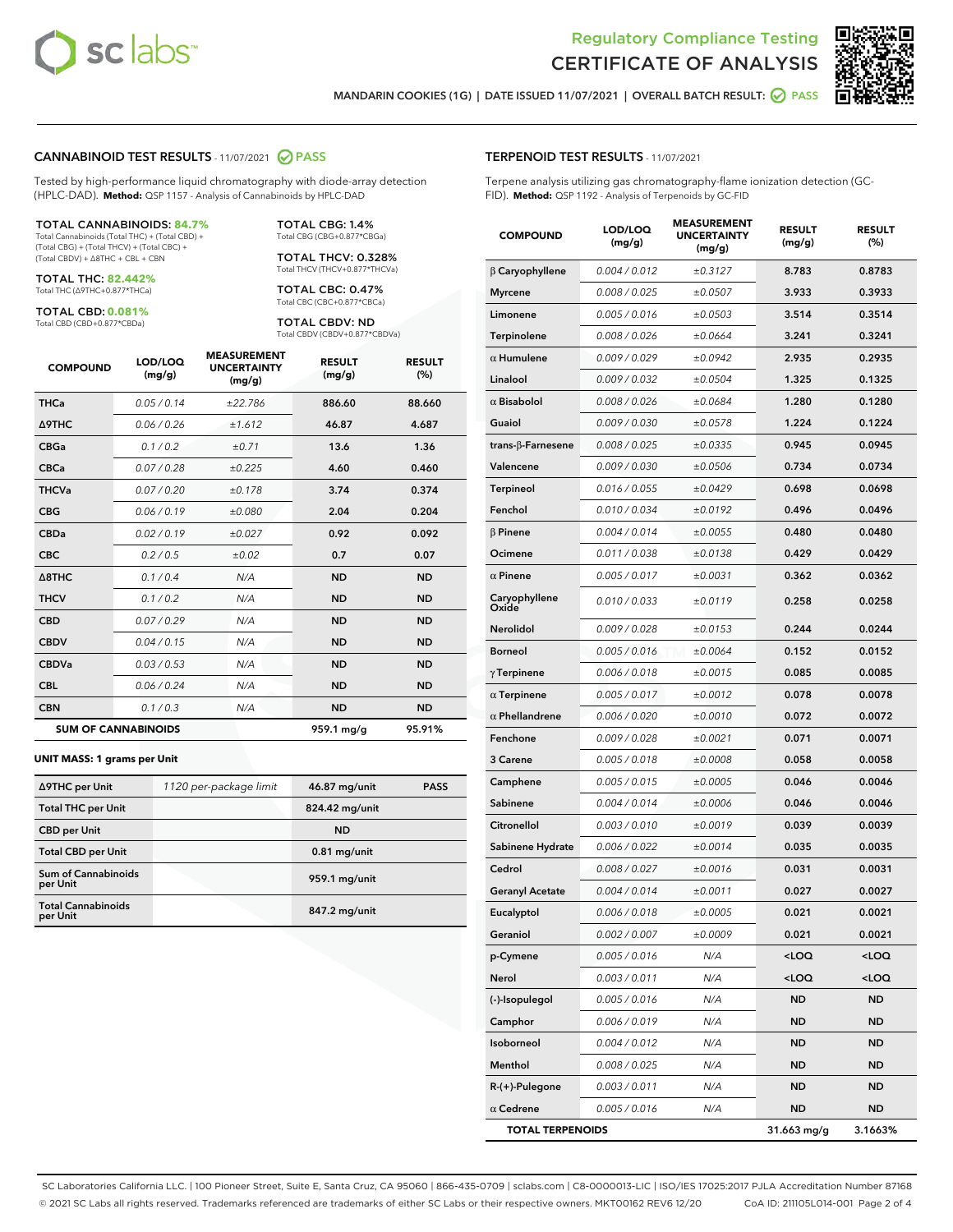



MANDARIN COOKIES (1G) | DATE ISSUED 11/07/2021 | OVERALL BATCH RESULT: @ PASS

# CATEGORY 1 PESTICIDE TEST RESULTS - 11/06/2021 2 PASS

Pesticide and plant growth regulator analysis utilizing high-performance liquid chromatography-mass spectrometry (HPLC-MS) or gas chromatography-mass spectrometry (GC-MS). \*GC-MS utilized where indicated. **Method:** QSP 1212 - Analysis of Pesticides and Mycotoxins by LC-MS or QSP 1213 - Analysis of Pesticides by GC-MS

| <b>COMPOUND</b>             | LOD/LOQ<br>$(\mu g/g)$ | <b>ACTION</b><br><b>LIMIT</b><br>$(\mu g/g)$ | <b>MEASUREMENT</b><br><b>UNCERTAINTY</b><br>$(\mu g/g)$ | <b>RESULT</b><br>$(\mu g/g)$ | <b>RESULT</b> |
|-----------------------------|------------------------|----------------------------------------------|---------------------------------------------------------|------------------------------|---------------|
| Aldicarb                    | 0.03 / 0.08            | $\ge$ LOD                                    | N/A                                                     | <b>ND</b>                    | <b>PASS</b>   |
| Carbofuran                  | 0.02 / 0.05            | $\ge$ LOD                                    | N/A                                                     | <b>ND</b>                    | <b>PASS</b>   |
| Chlordane*                  | 0.03 / 0.08            | $\ge$ LOD                                    | N/A                                                     | <b>ND</b>                    | <b>PASS</b>   |
| Chlorfenapyr*               | 0.03/0.10              | $\ge$ LOD                                    | N/A                                                     | <b>ND</b>                    | <b>PASS</b>   |
| Chlorpyrifos                | 0.02 / 0.06            | $\ge$ LOD                                    | N/A                                                     | <b>ND</b>                    | <b>PASS</b>   |
| Coumaphos                   | 0.02 / 0.07            | $\ge$ LOD                                    | N/A                                                     | <b>ND</b>                    | <b>PASS</b>   |
| Daminozide                  | 0.02 / 0.07            | $\ge$ LOD                                    | N/A                                                     | <b>ND</b>                    | <b>PASS</b>   |
| <b>DDVP</b><br>(Dichlorvos) | 0.03/0.09              | $>$ LOD                                      | N/A                                                     | <b>ND</b>                    | <b>PASS</b>   |
| Dimethoate                  | 0.03 / 0.08            | $\ge$ LOD                                    | N/A                                                     | <b>ND</b>                    | <b>PASS</b>   |
| Ethoprop(hos)               | 0.03/0.10              | $>$ LOD                                      | N/A                                                     | <b>ND</b>                    | <b>PASS</b>   |
| Etofenprox                  | 0.02 / 0.06            | $\ge$ LOD                                    | N/A                                                     | <b>ND</b>                    | <b>PASS</b>   |
| Fenoxycarb                  | 0.03 / 0.08            | $\ge$ LOD                                    | N/A                                                     | <b>ND</b>                    | <b>PASS</b>   |
| Fipronil                    | 0.03 / 0.08            | $\ge$ LOD                                    | N/A                                                     | <b>ND</b>                    | <b>PASS</b>   |
| Imazalil                    | 0.02 / 0.06            | $>$ LOD                                      | N/A                                                     | <b>ND</b>                    | <b>PASS</b>   |
| <b>Methiocarb</b>           | 0.02 / 0.07            | $\ge$ LOD                                    | N/A                                                     | <b>ND</b>                    | <b>PASS</b>   |
| Methyl<br>parathion         | 0.03/0.10              | $\ge$ LOD                                    | N/A                                                     | <b>ND</b>                    | <b>PASS</b>   |
| <b>Mevinphos</b>            | 0.03/0.09              | $\ge$ LOD                                    | N/A                                                     | <b>ND</b>                    | <b>PASS</b>   |
| Paclobutrazol               | 0.02 / 0.05            | $>$ LOD                                      | N/A                                                     | <b>ND</b>                    | <b>PASS</b>   |
| Propoxur                    | 0.03/0.09              | $\ge$ LOD                                    | N/A                                                     | <b>ND</b>                    | <b>PASS</b>   |
| Spiroxamine                 | 0.03 / 0.08            | $\ge$ LOD                                    | N/A                                                     | <b>ND</b>                    | <b>PASS</b>   |
| Thiacloprid                 | 0.03/0.10              | $\ge$ LOD                                    | N/A                                                     | <b>ND</b>                    | <b>PASS</b>   |

# CATEGORY 2 PESTICIDE TEST RESULTS - 11/06/2021 @ PASS

| <b>COMPOUND</b>          | LOD/LOO<br>$(\mu g/g)$ | <b>ACTION</b><br>LIMIT<br>$(\mu g/g)$ | <b>MEASUREMENT</b><br><b>UNCERTAINTY</b><br>$(\mu g/g)$ | <b>RESULT</b><br>$(\mu g/g)$ | <b>RESULT</b> |
|--------------------------|------------------------|---------------------------------------|---------------------------------------------------------|------------------------------|---------------|
| Abamectin                | 0.03/0.10              | 0.1                                   | N/A                                                     | <b>ND</b>                    | <b>PASS</b>   |
| Acephate                 | 0.02/0.07              | 0.1                                   | N/A                                                     | <b>ND</b>                    | <b>PASS</b>   |
| Acequinocyl              | 0.02/0.07              | 0.1                                   | N/A                                                     | <b>ND</b>                    | <b>PASS</b>   |
| Acetamiprid              | 0.02/0.05              | 0.1                                   | N/A                                                     | <b>ND</b>                    | <b>PASS</b>   |
| Azoxystrobin             | 0.02/0.07              | 0.1                                   | N/A                                                     | <b>ND</b>                    | <b>PASS</b>   |
| <b>Bifenazate</b>        | 0.01 / 0.04            | 0.1                                   | N/A                                                     | <b>ND</b>                    | <b>PASS</b>   |
| <b>Bifenthrin</b>        | 0.02 / 0.05            | 3                                     | N/A                                                     | <b>ND</b>                    | <b>PASS</b>   |
| <b>Boscalid</b>          | 0.03/0.09              | 0.1                                   | N/A                                                     | <b>ND</b>                    | <b>PASS</b>   |
| Captan                   | 0.19/0.57              | 0.7                                   | N/A                                                     | <b>ND</b>                    | <b>PASS</b>   |
| Carbaryl                 | 0.02/0.06              | 0.5                                   | N/A                                                     | <b>ND</b>                    | <b>PASS</b>   |
| Chlorantranilip-<br>role | 0.04/0.12              | 10                                    | N/A                                                     | <b>ND</b>                    | <b>PASS</b>   |
| Clofentezine             | 0.03/0.09              | 0.1                                   | N/A                                                     | <b>ND</b>                    | <b>PASS</b>   |

| <b>COMPOUND</b>               | LOD/LOQ<br>(µg/g) | <b>ACTION</b><br>LIMIT<br>$(\mu g/g)$ | <b>MEASUREMENT</b><br><b>UNCERTAINTY</b><br>$(\mu g/g)$ | <b>RESULT</b><br>(µg/g) | <b>RESULT</b> |
|-------------------------------|-------------------|---------------------------------------|---------------------------------------------------------|-------------------------|---------------|
| Cyfluthrin                    | 0.12 / 0.38       | 2                                     | N/A                                                     | ND                      | <b>PASS</b>   |
| Cypermethrin                  | 0.11 / 0.32       | 1                                     | N/A                                                     | ND                      | <b>PASS</b>   |
| Diazinon                      | 0.02 / 0.05       | 0.1                                   | N/A                                                     | ND                      | <b>PASS</b>   |
| Dimethomorph                  | 0.03 / 0.09       | 2                                     | N/A                                                     | ND                      | <b>PASS</b>   |
| Etoxazole                     | 0.02 / 0.06       | 0.1                                   | N/A                                                     | ND                      | <b>PASS</b>   |
| Fenhexamid                    | 0.03 / 0.09       | 0.1                                   | N/A                                                     | ND                      | <b>PASS</b>   |
| Fenpyroximate                 | 0.02 / 0.06       | 0.1                                   | N/A                                                     | <b>ND</b>               | <b>PASS</b>   |
| Flonicamid                    | 0.03 / 0.10       | 0.1                                   | N/A                                                     | <b>ND</b>               | <b>PASS</b>   |
| Fludioxonil                   | 0.03 / 0.10       | 0.1                                   | N/A                                                     | ND                      | <b>PASS</b>   |
| Hexythiazox                   | 0.02 / 0.07       | 0.1                                   | N/A                                                     | <b>ND</b>               | <b>PASS</b>   |
| Imidacloprid                  | 0.04 / 0.11       | 5                                     | N/A                                                     | ND                      | <b>PASS</b>   |
| Kresoxim-methyl               | 0.02 / 0.07       | 0.1                                   | N/A                                                     | ND                      | <b>PASS</b>   |
| Malathion                     | 0.03 / 0.09       | 0.5                                   | N/A                                                     | <b>ND</b>               | <b>PASS</b>   |
| Metalaxyl                     | 0.02 / 0.07       | $\overline{2}$                        | N/A                                                     | <b>ND</b>               | <b>PASS</b>   |
| Methomyl                      | 0.03 / 0.10       | $\mathcal{I}$                         | N/A                                                     | ND                      | <b>PASS</b>   |
| Myclobutanil                  | 0.03 / 0.09       | 0.1                                   | N/A                                                     | <b>ND</b>               | <b>PASS</b>   |
| <b>Naled</b>                  | 0.02 / 0.07       | 0.1                                   | N/A                                                     | ND                      | <b>PASS</b>   |
| Oxamyl                        | 0.04 / 0.11       | 0.5                                   | N/A                                                     | ND                      | <b>PASS</b>   |
| Pentachloronitro-<br>benzene* | 0.03 / 0.09       | 0.1                                   | N/A                                                     | ND                      | <b>PASS</b>   |
| Permethrin                    | 0.04 / 0.12       | 0.5                                   | N/A                                                     | ND                      | <b>PASS</b>   |
| Phosmet                       | 0.03 / 0.10       | 0.1                                   | N/A                                                     | ND                      | <b>PASS</b>   |
| Piperonylbu-<br>toxide        | 0.02 / 0.07       | 3                                     | N/A                                                     | <b>ND</b>               | <b>PASS</b>   |
| Prallethrin                   | 0.03 / 0.08       | 0.1                                   | N/A                                                     | ND                      | <b>PASS</b>   |
| Propiconazole                 | 0.02 / 0.07       | 0.1                                   | N/A                                                     | <b>ND</b>               | <b>PASS</b>   |
| Pyrethrins                    | 0.04 / 0.12       | 0.5                                   | N/A                                                     | <b>ND</b>               | <b>PASS</b>   |
| Pyridaben                     | 0.02 / 0.07       | 0.1                                   | N/A                                                     | ND                      | <b>PASS</b>   |
| Spinetoram                    | 0.02 / 0.07       | 0.1                                   | N/A                                                     | ND                      | <b>PASS</b>   |
| Spinosad                      | 0.02 / 0.07       | 0.1                                   | N/A                                                     | ND                      | <b>PASS</b>   |
| Spiromesifen                  | 0.02 / 0.05       | 0.1                                   | N/A                                                     | ND                      | <b>PASS</b>   |
| Spirotetramat                 | 0.02 / 0.06       | 0.1                                   | N/A                                                     | <b>ND</b>               | <b>PASS</b>   |
| Tebuconazole                  | 0.02 / 0.07       | 0.1                                   | N/A                                                     | ND                      | <b>PASS</b>   |
| Thiamethoxam                  | 0.03 / 0.10       | 5                                     | N/A                                                     | ND                      | <b>PASS</b>   |
| Trifloxystrobin               | 0.03 / 0.08       | 0.1                                   | N/A                                                     | ND                      | <b>PASS</b>   |

SC Laboratories California LLC. | 100 Pioneer Street, Suite E, Santa Cruz, CA 95060 | 866-435-0709 | sclabs.com | C8-0000013-LIC | ISO/IES 17025:2017 PJLA Accreditation Number 87168 © 2021 SC Labs all rights reserved. Trademarks referenced are trademarks of either SC Labs or their respective owners. MKT00162 REV6 12/20 CoA ID: 211105L014-001 Page 3 of 4